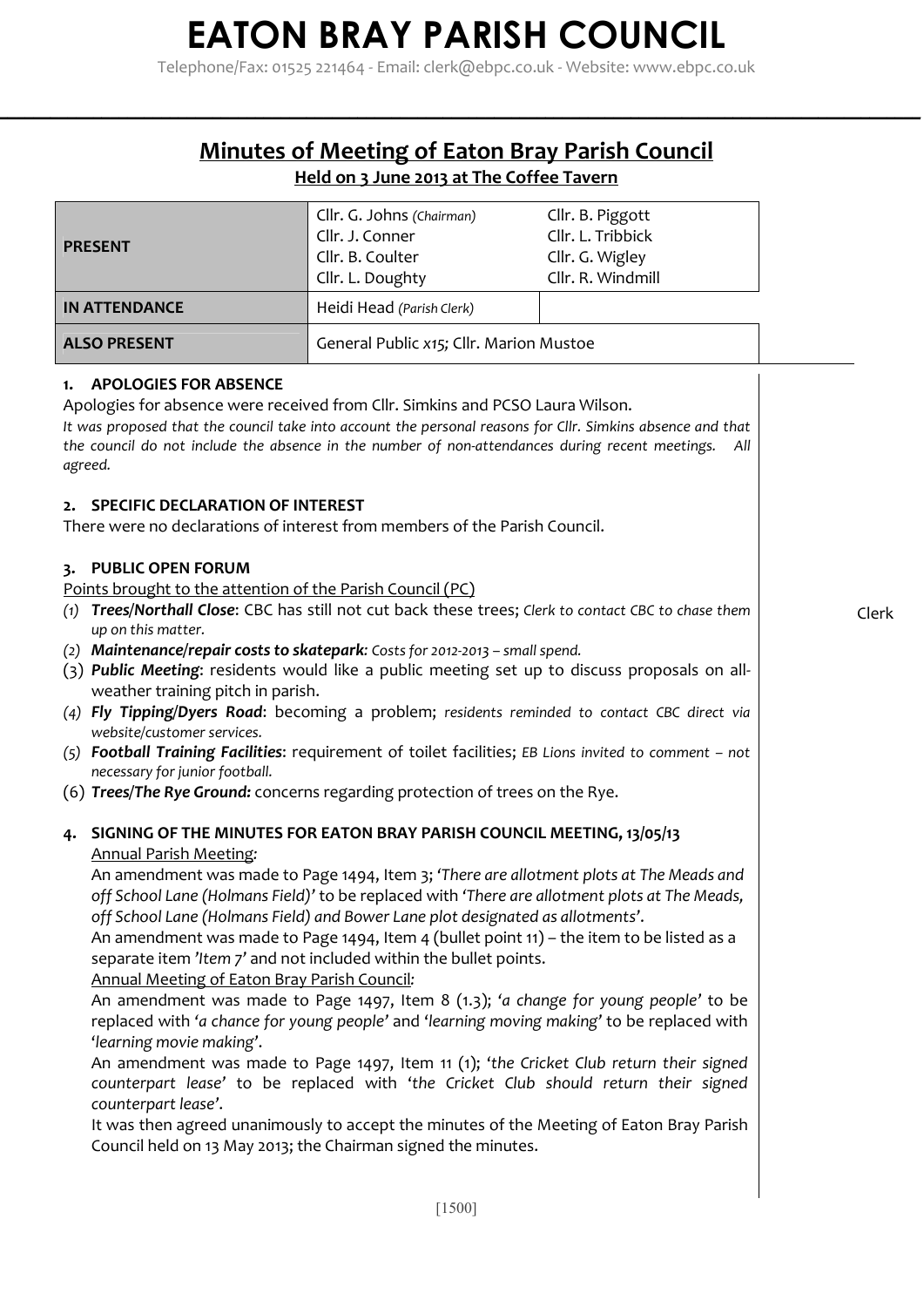Telephone/Fax: 01525 221464 - Email: clerk@ebpc.co.uk - Website: www.ebpc.co.uk

#### **5. MATTERS ARISING FROM EATON BRAY PARISH COUNCIL MINUTES** *(for information)*

- (5.1) Handrail/School Lane 08/04/13 *handrail has now been fitted.*
- (5.2) Training pitch visit/lighting 13/05/13 *awaiting details of sites to visit where the 125 lux lighting is being used.*

#### **6. REPRESENTATIVES**

- *(1)* Central Beds Council (CBC): *www.centralbedfordshire.gov.uk* 
	- Cllr. Mustoe addressed the council.
		- (1.1) *Moor End Lane Planning Application*: The application has been approved.
		- (1.2) *Planning Visit Requests by PC*:
			- (1.2.1) *Springbank*: The Planning Enforcement Officer has made many attempts to contact the owner/occupier of the property and has not been successful. They will be visiting the property again this week and if they have no success a letter will be written to the owner/occupier requiring official access to the property.

*(1*.2.2) *Harling Road*: The Planning Enforcement Officer has written to the new owner of the land informing them that the siting of caravans is unauthorised in planning terms and requested they advise CBC of their intentions in this respect.

- (1.3) *Gypsy & Traveller Local Plan:* The plan and supporting documents are available on CBC website. Comments can be submitted and instructions on how to give feedback are available on the website.
- (1.4) *Holidays during school term time:* CBC wished to reiterate that parents do not have a legal right to take their children out of school to go on holiday. Schools do have the discretion to authorise absence for a family holiday providing there are special circumstances and the request is made in advance by the parent with whom the child normally lives. Visit CBC's website for more information on the law and FAQs.
- (1.5) *Spot it! Stop it!* If you think it might be a scam report it. Residents who have received a call, 'phishing' email, letter or visit and think it might be a scam are being urged to report it to Trading Standards via Citizens Advice on 08454 040506. If you have recently fallen victim to a scam call Action Fraud on 0300 123 2040. Residents can sign up for Scam Alerts, please visit the CBC website and go onto the Scam Alert pages for more details.
- (1.6) *Illegal Raves:* Bedfordshire Police want residents to help them prevent illegal raves by calling the non-emergency number 101 or texting 07786 200011.
- (2) Bedfordshire Police: The Police were not in attendance at the meeting however forwarded the police report for 01/05/13-31/05/13.
	- (2.1) There have been 7 reported crimes for May: 1x violence against a person, 1x sexual offence, 1x domestic burglary, 1x vehicle crime, 1x theft, 2x criminal damage. In addition there have been 18 reported incidents of anti-social behavior (ASB): 1x transport, 6x anti-social, 11x public safety/welfare.
	- (2.2) It was noted that 4 out of the 6 ASB's during May are in relation to issues at the car park area in School Lane. On 4 different dates during May residents have reported a number of vehicles parked at the location playing loud music. Officers have attended the area on each occasion but have found the car park empty. The local policing team is paying close attention to this area during the summer months.

#### **7. EB LIONS/FOOTBALL CLUB**

(7.1) The Working Group met to discuss proposals by EB Lions to look at an alternative site for an all-weather training pitch in Holmans Field. It was proposed that the PC agree in principal to review this proposal, to hold a working group and invite EB Lions representatives to attend; to look at the time-tabling of this proposal and to include within this review the overall provision of sporting facilities with the parish. All agreed.

Clerk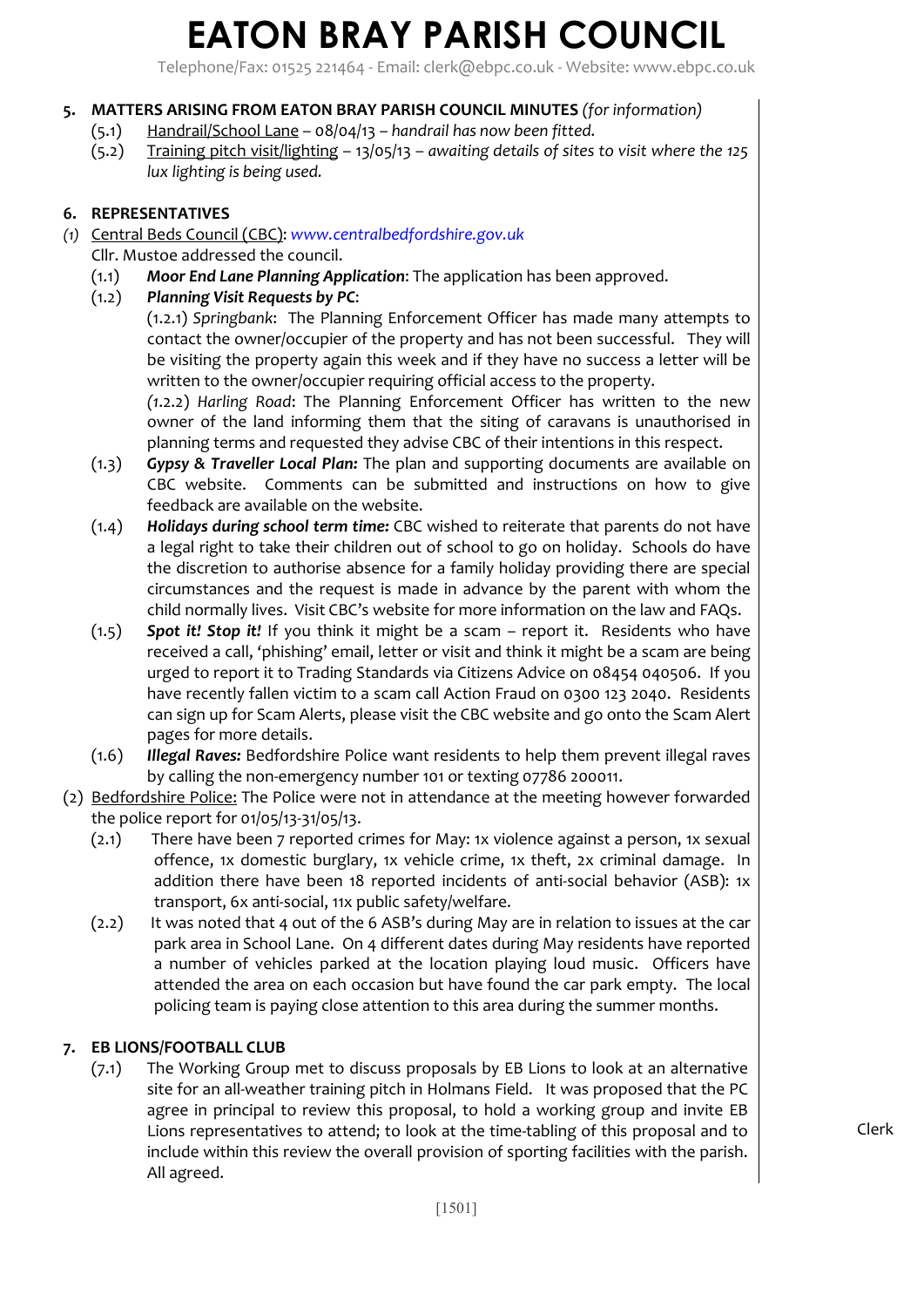Telephone/Fax: 01525 221464 - Email: clerk@ebpc.co.uk - Website: www.ebpc.co.uk

[1502] (7.2) It was proposed that due to the review of the sites for an all-weather training pitch in the parish, that The Rye Ground development be put on hold whilst the PC look into the options further. All Agreed. (7.3) It was agreed that the clerk was asked to enquire with CBC the time frame/limit on the following: (7.3.1) Planning Application (7.3.2) Scheme of Use (7.3.3) S106 Agreement (7.4) It was proposed that the PC agree in principle to carry out a consultation on proposals for both schemes. All agreed. (7.5) The PC and EB Lions are putting together a board to be displayed at the PC stall on Saturday 6<sup>th</sup> July 2013 at the St. May's Village Carnival. (7.6) The PC has received a reply back regarding the proposal for adult football on The Rye. It was agreed the clerk respond thanking for their enquiry, stating that the building currently on the site is in a dangerous condition and is scheduled for demolition. Therefore, at this time, the PC is not able to meet their requirements. **8. PLANNING COMMITTEE REPORT** (1) Planning Applications, March 2013 Application Address / Development Decision Comments  $\overline{CB/13/01781}$  16 Moor End, Eaton Bray, LU6 2HN  $\vdots$  No Objection  $\vdots$  n/a (2) Application CB/13/00620/LDCE-Motorcycle Track; the application was refused by CBC and the applicant has now exercised their right of appeal against that decision. The appeal will be dealt with by the written representation procedure. Deadline for comments on this appeal is 10 July 2013. It was proposed that the PC write and reiterate the comments previously made. All agreed. **9. BUSINESS MATTERS** (1) Pavilion/Sports & Social Club: (1.1) The Clerk read out her findings from the recent visit to the site by CBC. Due to a number of bat droppings being located on one of the internal windowsills, it is suspected that bats were/are roosting in the area. To ascertain if there is a current roost it will be necessary for the PC to organise for a consultant to apply for an inspection/check of the building. It was proposed that at the clerk's discretion to accept the lowest tender/quote and organise for the licence/inspection to be carried out. Clerk to report back finding as PC meeting in July. All agreed (1.2) The Clerk has received tenders back in for the demolition of the Pavillion. It was proposed the General Purposes Working Group (GPWG) look at these in more detail (taking note that if bats are located in the building these may need to be reviewed) and come back to the council with their initial recommendations. All agreed. (2) Parish Council Assets List: The Clerk confirmed that for audit purposes assets listed on the council's asset register should be recorded at its purchase cost, however if this is not known then the body (council) should establish a current value for the asset. Additional sections of land not currently on the list to be added and the cost of the War Memorial currently listed as a value is a community asset and therefore recorded as such. All agreed. (3) Cricket Club Lease: The Clerk confirmed the section of the Lease to be signed by the Cricket Club Trustees has been forwarded to them for completion. The Cricket Club have been informed that once signed they should return their copy to the Solicitors and that it is the responsibility of the Cricket Club to apply to register the Lease at the Land Registry in accordance with the statutory requirements. The Solicitors will inform the PC at such time the documents are ready for final completion. Clerk Cllr. Coulter/ EB Lions Clerk Clerk Clerk PC Meeting/July GPWG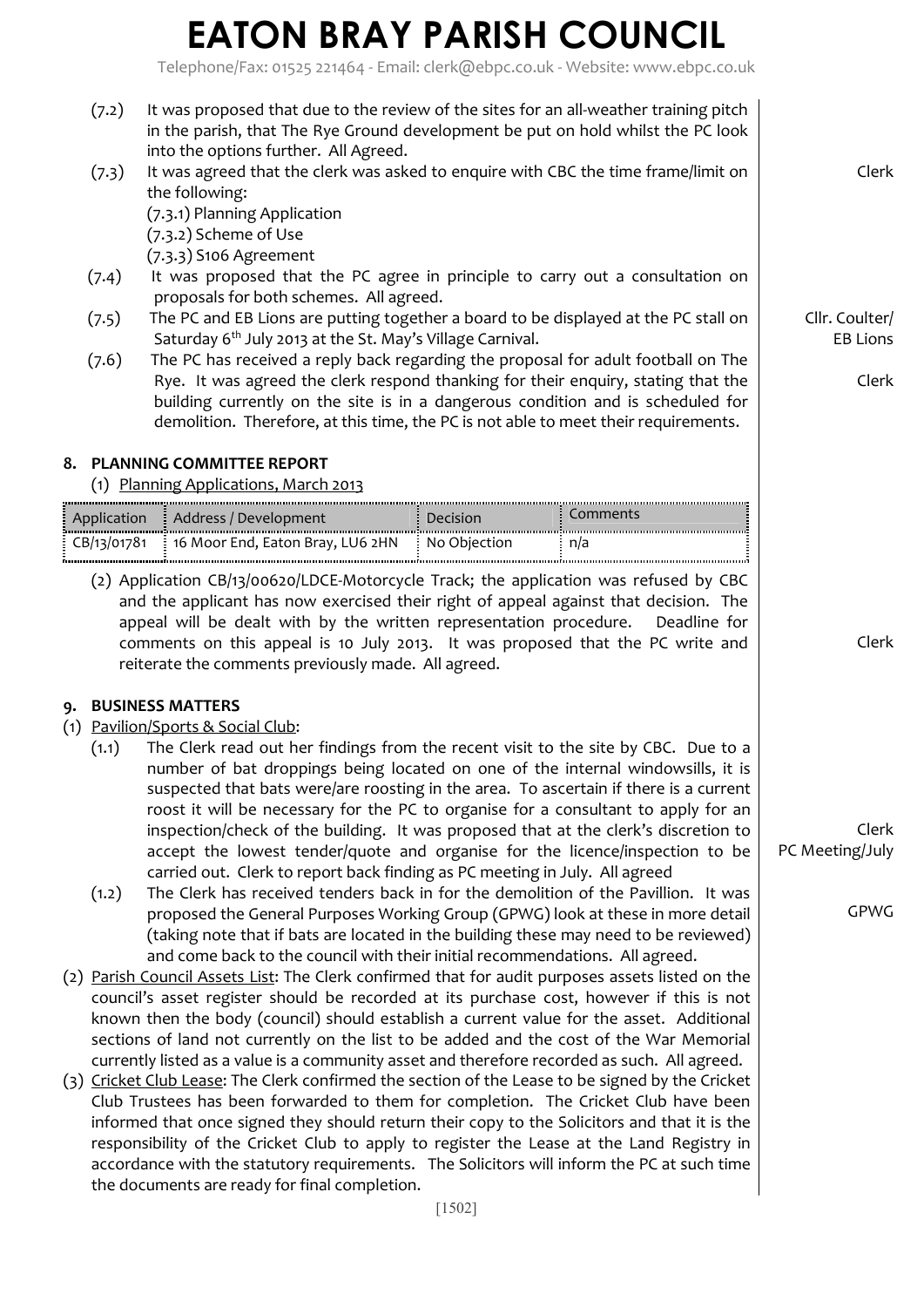Telephone/Fax: 01525 221464 - Email: clerk@ebpc.co.uk - Website: www.ebpc.co.uk

|                 | (4) Parish Byelaws: The notice of the council's intention to apply for confirmation of the<br>Byelaws was advertised in the local paper (Leighton Buzzard Observer) and has completed<br>the one month's notice of publication. It was proposed that the Clerk now forward the two<br>signed/sealed copies of the Byelaws to the Department for Communities and Local | Clerk                  |  |
|-----------------|-----------------------------------------------------------------------------------------------------------------------------------------------------------------------------------------------------------------------------------------------------------------------------------------------------------------------------------------------------------------------|------------------------|--|
|                 | Government for final consent. All agreed.<br>(5) Mill End Close/Landscape Buffer: The clerk visited the council's archives and located a<br>number of letters/documents relating to the Landscape Buffer. The Clerk was unable to                                                                                                                                     |                        |  |
|                 | locate a copy of the transfer relating to the land transfer from the property developers to                                                                                                                                                                                                                                                                           |                        |  |
|                 | Eaton Bray Parish council, however has written to the solicitors acting for the council at                                                                                                                                                                                                                                                                            |                        |  |
|                 | that time and the property developers to enquire if they hold a copy of this documentation.                                                                                                                                                                                                                                                                           |                        |  |
|                 | From the information obtained plans do show the curtilage of the land to be up to the<br>boundary line of the field, but it does not confirm who is responsible for the maintenance                                                                                                                                                                                   |                        |  |
|                 | of the boundary hedge. It was proposed that the clerk now contact the council's solicitors                                                                                                                                                                                                                                                                            | Clerk                  |  |
|                 | to act on the PC's behalf to look into this matter and obtain legal confirmation with regards                                                                                                                                                                                                                                                                         |                        |  |
|                 | to the maintenance of this land. All agreed.                                                                                                                                                                                                                                                                                                                          |                        |  |
|                 | (6) War memorial:                                                                                                                                                                                                                                                                                                                                                     |                        |  |
|                 | It was noted that a section of the War Memorial/concrete plinth is starting to<br>(6.1)<br>crumble. It was proposed this be looked into and best action to take. All agreed.                                                                                                                                                                                          | Cllr. Conner/<br>Clerk |  |
|                 | (6.2)<br>The planting around the War Memorial has in recent years been looked after by a                                                                                                                                                                                                                                                                              |                        |  |
|                 | local gardener, who has carried out twice yearly planting of the memorial garden. It<br>was proposed that the PC agree to them continuing this planting of the memorial                                                                                                                                                                                               | Clerk                  |  |
|                 | garden. All agreed.                                                                                                                                                                                                                                                                                                                                                   |                        |  |
|                 |                                                                                                                                                                                                                                                                                                                                                                       |                        |  |
|                 | (7) Land in Medley Close: CBC have informed the clerk that should the PC wish to Lease the<br>land from CBC in Medley Close to take over its maintenance that the PC should not expect                                                                                                                                                                                |                        |  |
|                 | any contribution from CBC to the PC's costs to be included with the Lease. It was proposed                                                                                                                                                                                                                                                                            | Clerk                  |  |
|                 | that the Clerk look into the additional cost to the council if the maintenance of this land                                                                                                                                                                                                                                                                           |                        |  |
|                 | were taken over by the PC's Ground Maintenance Contact. Clerk to look into. All agreed.                                                                                                                                                                                                                                                                               |                        |  |
|                 | (8) Speed Reduction Stickers: The clerk put forward the suggestion that residents in School<br>Lane be offered the option of having 20MPH stickers that can be adhered to their council                                                                                                                                                                               |                        |  |
|                 | bins. It was proposed the clerk put a note of this in Focus and if residents within School                                                                                                                                                                                                                                                                            |                        |  |
|                 | Lane are interested, the Clerk make a note and order accordingly. All agreed.                                                                                                                                                                                                                                                                                         | Clerk                  |  |
| $(9)$ Cemetery: |                                                                                                                                                                                                                                                                                                                                                                       |                        |  |
|                 | Cemetery Hedge: The council agreed to the quotation for £520 (+vat) for the<br>(9.1)                                                                                                                                                                                                                                                                                  |                        |  |
|                 | removal of the cemetery hedge (side boundary). Clerk to action. All agreed.                                                                                                                                                                                                                                                                                           | Clerk                  |  |
|                 | The council agreed to the quotation for $E$ 756 (+vat) for a<br>Cemetery Fence:<br>(9.2)                                                                                                                                                                                                                                                                              | Clerk                  |  |
|                 | replacement fence (side boundary). Clerk to action. All agreed.<br>(10)Stall: St Mary's Village Carnival, Saturday 6 <sup>th</sup> July 2013: The clerk updated the councillors on                                                                                                                                                                                    |                        |  |
|                 |                                                                                                                                                                                                                                                                                                                                                                       |                        |  |
|                 | the stall rota for the day.                                                                                                                                                                                                                                                                                                                                           |                        |  |
|                 | 10. REPORTS                                                                                                                                                                                                                                                                                                                                                           |                        |  |
|                 | (1) Chairman's Correspondence                                                                                                                                                                                                                                                                                                                                         |                        |  |
|                 | Email received from Jon Boswell, Affordable Housing/potential sites: it was<br>(1.1)                                                                                                                                                                                                                                                                                  |                        |  |
|                 | proposed clerk forward to all councillors the plan showing suggested sites for                                                                                                                                                                                                                                                                                        | Clerk                  |  |
|                 | discussion at the PC meeting in July.  Clerk to inform Jon Boswell of council's                                                                                                                                                                                                                                                                                       | Clerk                  |  |
|                 | actions. All agreed.                                                                                                                                                                                                                                                                                                                                                  |                        |  |
|                 | (2) Parish Clerk<br>The Clerk handed out the read file for circulation.<br>(2.1)                                                                                                                                                                                                                                                                                      |                        |  |
|                 | The Clerk reported problems with regards to the chain link, installed across the<br>(2.2)                                                                                                                                                                                                                                                                             |                        |  |
|                 | entrance to The Rye Ground. It is continually being broken and replaced locks                                                                                                                                                                                                                                                                                         |                        |  |
|                 | being fitting are broken within a short time period. It was proposed that in the                                                                                                                                                                                                                                                                                      |                        |  |
|                 | short term the PC look at replacing the chain with an angle-iron bar, lockable at                                                                                                                                                                                                                                                                                     | Cllr. Coulter/         |  |
|                 | both ends (3 keys required for locks). It was agreed Cllr. Coulter look into this and                                                                                                                                                                                                                                                                                 | Clerk                  |  |